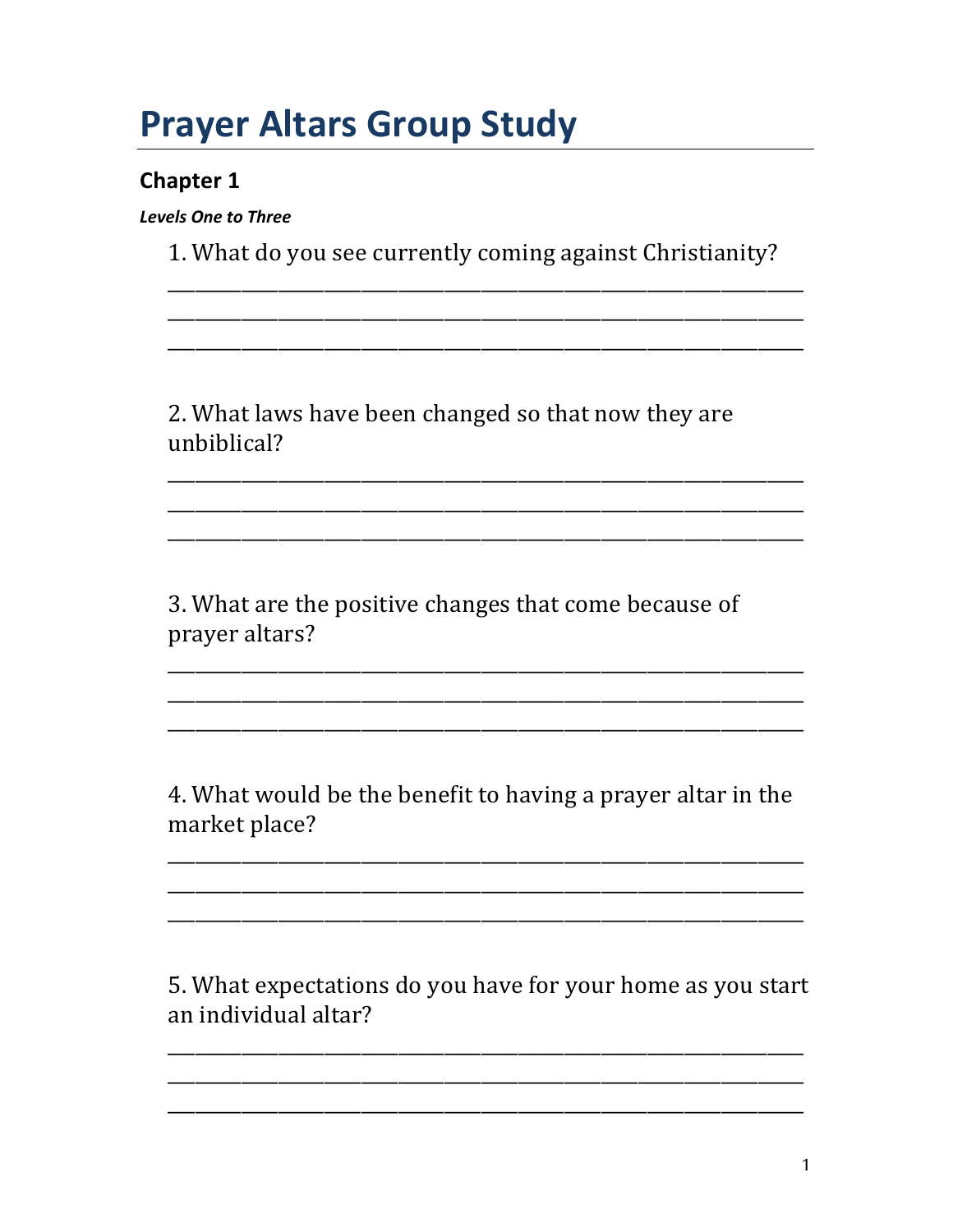6. After hearing or reading the testimonies of this chapter, what expectations are encouraged?

7. How do you see this study impacting your region?

Those doing Levels One and Two may stop here.

### **Level Three**

8. In a brief paragraph describe your sense of urgency and what your role looks like in building a prayer altar.

9. In 1 John 5:14-15 what limits and parameters do you find to this prayer?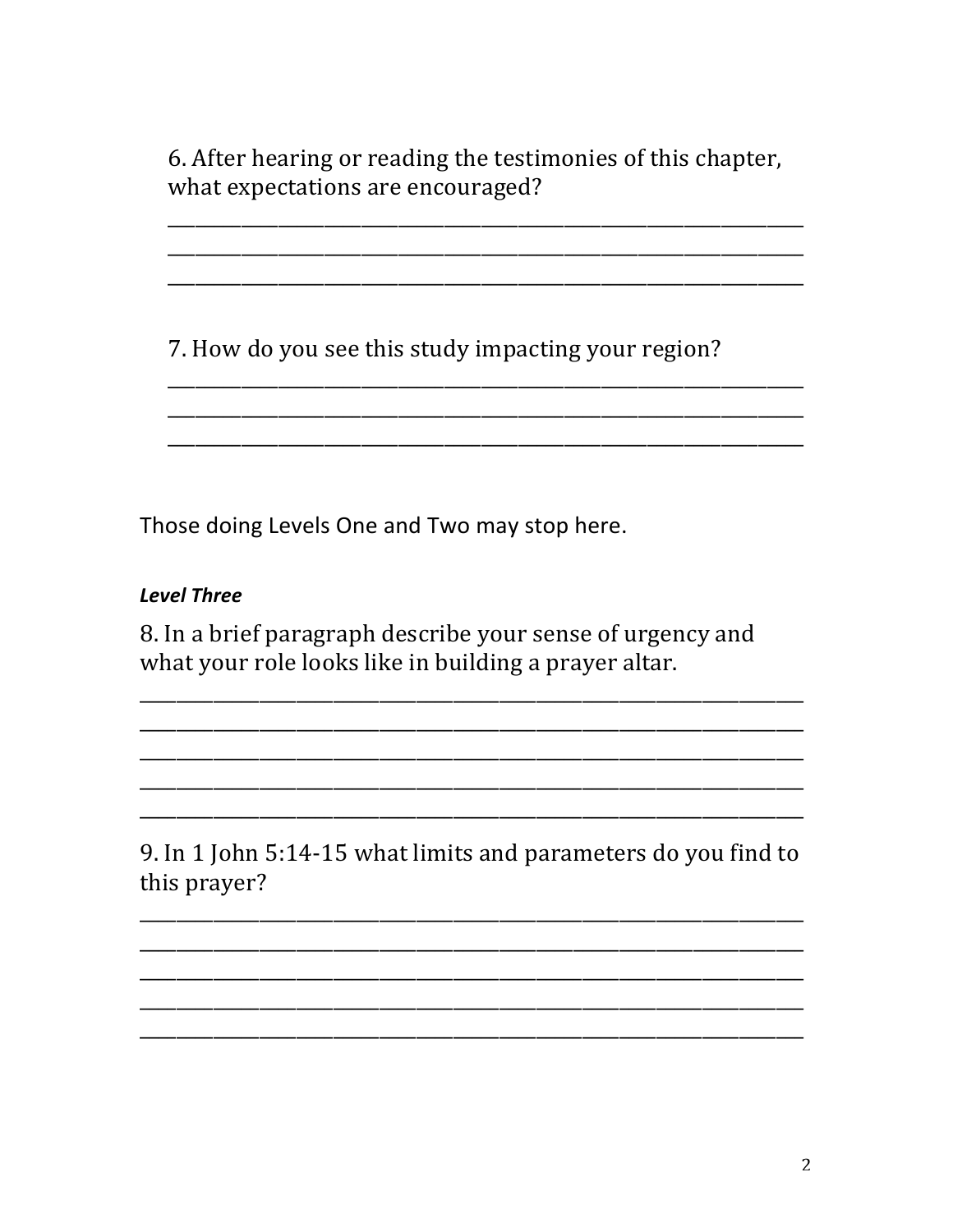## **Prayer Altars Group Study**

## **Chapter 2**

#### Levels One to Three

| 1. How has the biblical definition of marriage changed?                                  |
|------------------------------------------------------------------------------------------|
| 2. What are some of the ways the family is being attacked?                               |
| 3. What warning can we see coming out of the UK?                                         |
| 4. When you look at the nations today, what signs so you see<br>that judgment is coming? |
| 5. What do you believe God is stirring in His people?                                    |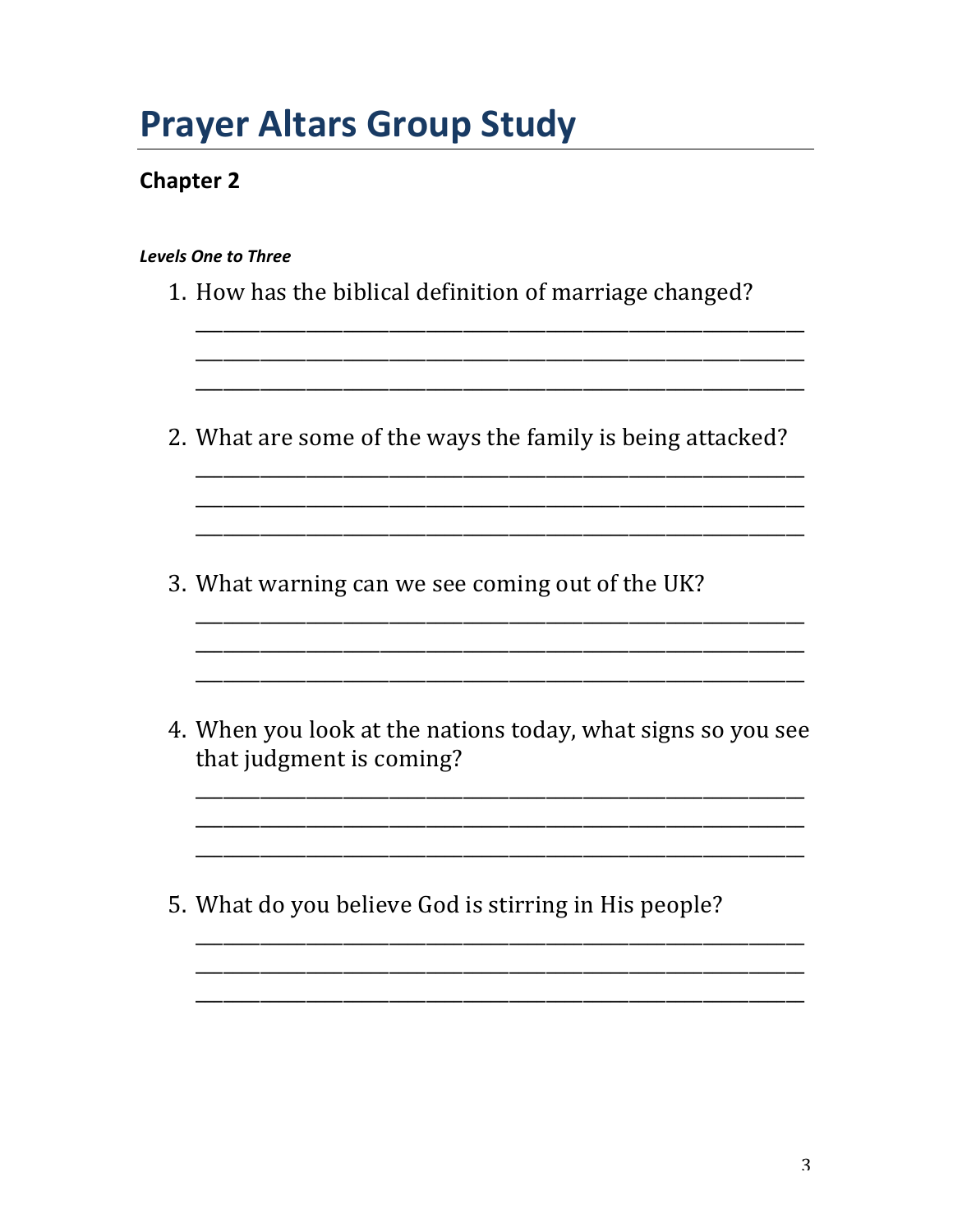| 6. How did David create an atmosphere to stop the<br>judgment of God?                                   |
|---------------------------------------------------------------------------------------------------------|
|                                                                                                         |
| 7. Why should we build an altar?                                                                        |
|                                                                                                         |
| Those doing Levels One and Two may stop here.                                                           |
| <b>Level Three</b>                                                                                      |
| 8. Describe three significant areas we should fight for.                                                |
|                                                                                                         |
|                                                                                                         |
|                                                                                                         |
|                                                                                                         |
| 9. What current issues, not in the book, are occurring today,<br>and how are they affecting our nation? |
|                                                                                                         |
|                                                                                                         |

—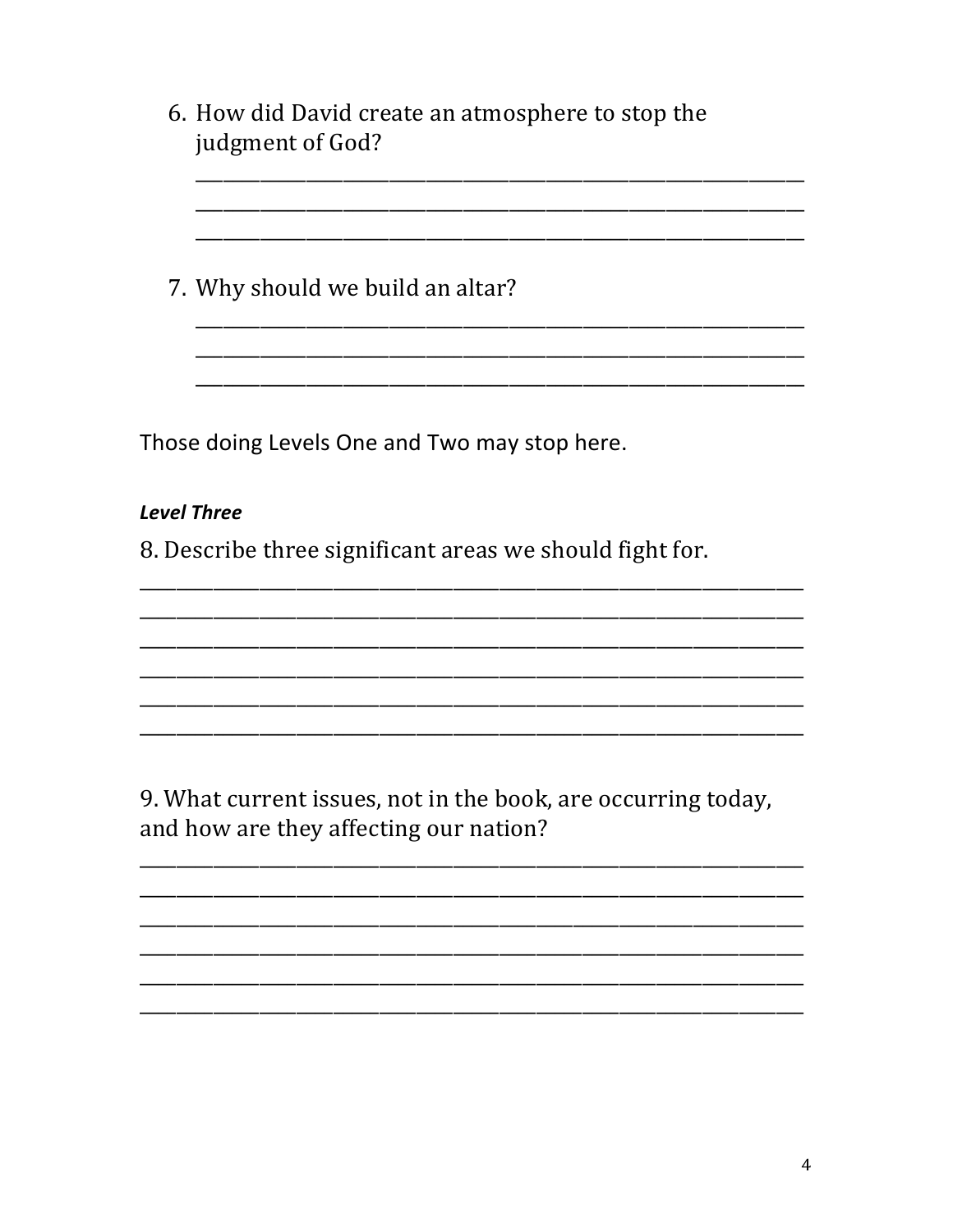## **Prayer Altars Group Study**

## **Chapter 3**

| <b>Levels One to Three</b>                                                                    |
|-----------------------------------------------------------------------------------------------|
| 1. What is looming over our region and nation that God in<br>His mercy is allowing us to see? |
| 2. What lessons can we learn from the vision?                                                 |
| 3. Why did Abraham build altars across the land (what we<br>call the Abrahamic Strategy)?     |
| 4. How will building prayer altars across a land affect the<br>region?                        |
| 5. Why do we need prayer altars in our region and who<br>should be the participants?          |
|                                                                                               |

Those doing Levels One and Two may stop here.